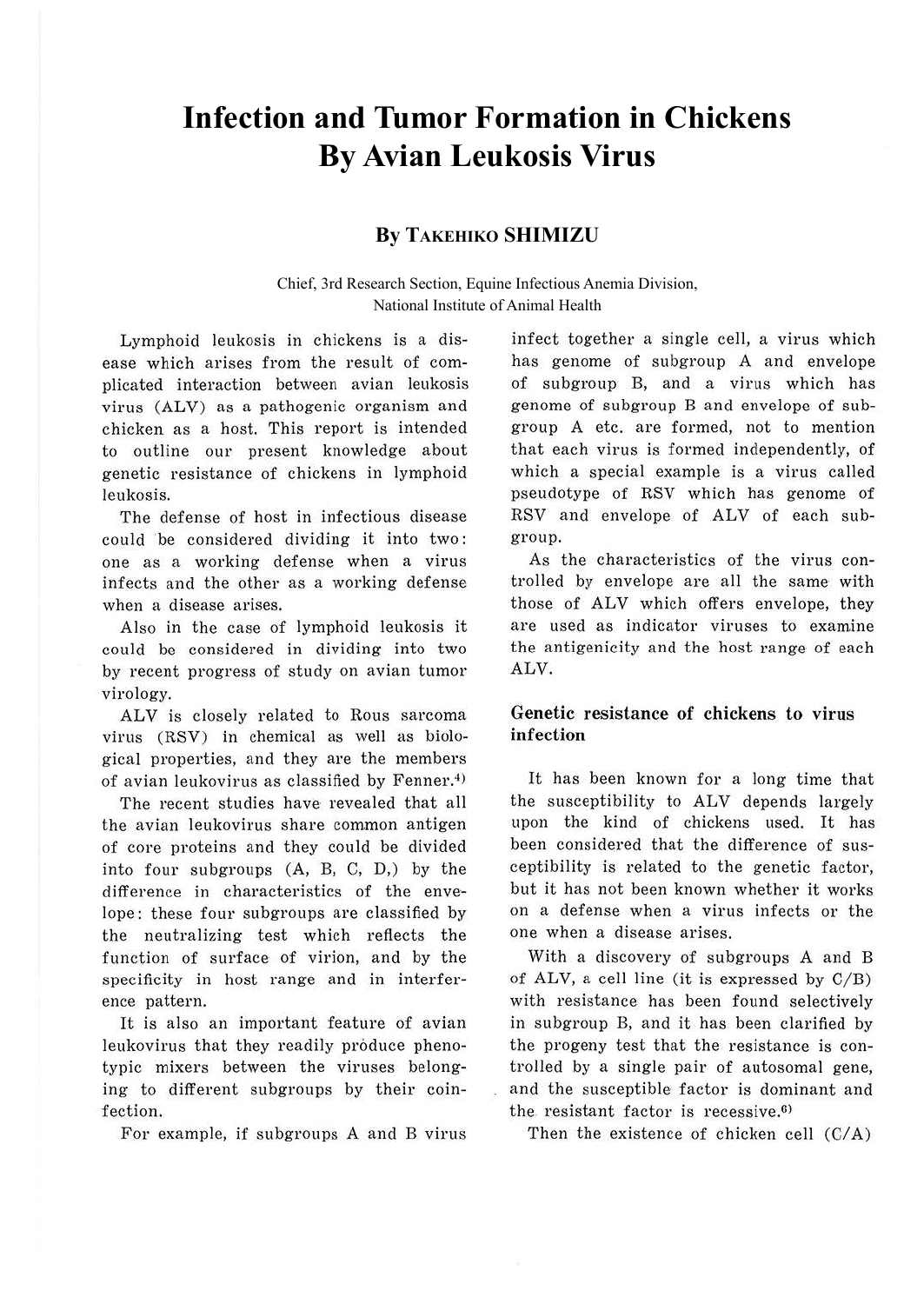It is known at present by the subsequent study that there exist many cells which show phenotypes such as C/A, C/B, C/AB and C/BC, besides a chicken cell with susceptibility to the infection with all subgroups  $(C/O)$ .

However the genetic susceptibility to this infectious disease was recognized in the case of cell culture; it is still necessary to make sure of it with intact chicks. Waters et al.<sup>7)</sup> have observed that all chickens of six lines show susceptibility to RSV of subgroup A, those of seven lines do resistance and all  $F_1$ 's do susceptibility.

Similar observation has been also confirmed by Crittenden et al. who used an antibody production after inoculation of RPL-12 strain of ALV as a criterion of infection. As a result, it has been clarified that chickens of all six lines show homozygous susceptibility to infection of subgroup A and those of seven lines of homozygous resistance.

It was observed by our susceptibility test that all chickens of B line with a phenotype of C/AB showed resistance while those of I line with a phenotype of C/0 did susceptibility by inoculating subgroup A virus. Thus, it is clear that the genetic control of susceptibility to the infection of ALV, which has been discovered by the susceptibility test of cultured cell, could apply to chicks as it is now.

Then, how about the susceptibility to ALV of general commercial chickens? Calnek in the United States has examined the distribution of genetic susceptibility of the layer, using more than 1,000 fertile eggs and showed a result that 48.1% of the eggs show a phenotype of C/O, 1.3% do C/A, 42.0% do C/B and 8.6% do C/AB. Our resuit of the layer in Japan also showed the similar tendency to the above mentioned.<sup>5)</sup>

Thus, if chickens with genetic resistance to infection of subgroup B virus occupy considerable proportion of chicken population in the fields, it could be considered that it may well influence upon the dissemination of subgroup B virus.

Actually, according to the results of the antibody survey of layers in Japan, about 50% of chickens had antibody to subgroup A, while a low incidence (about 10%) of antibody was found to subgroup B. Virus has been attempted to isolate from abnormal chickens.

As a result, from 50 examples  $(35%)$  out of 141 examples examined subgroup A virus has been isolated, while there were only eight examples (6%) from which subgroup B has been isolated, indicating that the infection of subgroup B virus is under the condition of being hard to be spread.

Moreover, out in the field there was no example which subgroups C and D virus isolated. Consequently, subgroup A virus plays the lead of ALV infection out in the field.

## Genetic resistance of chickens **in tumor**  formation

As mentioned above, when the infection has made an index, most of the commercial chickens may be susceptible to subgroup **A**  virus, and maybe more than half will be infected by the virus. Nevertheless, actual loss due to lymphoid leukosis is estimated to be about 3% of hatched chickens, which means that most of them remain subclinical after infection. It could be easily imagined that some factors are required for tumor formation, besides genetic susceptibility of chickens to virus infection.

Burmester et al.<sup>1)</sup> have clearly proved that the morbidity depends on the kinds of chickens: when RPL-12 strain of subgroup As is inoculated into chicks of lines 6 and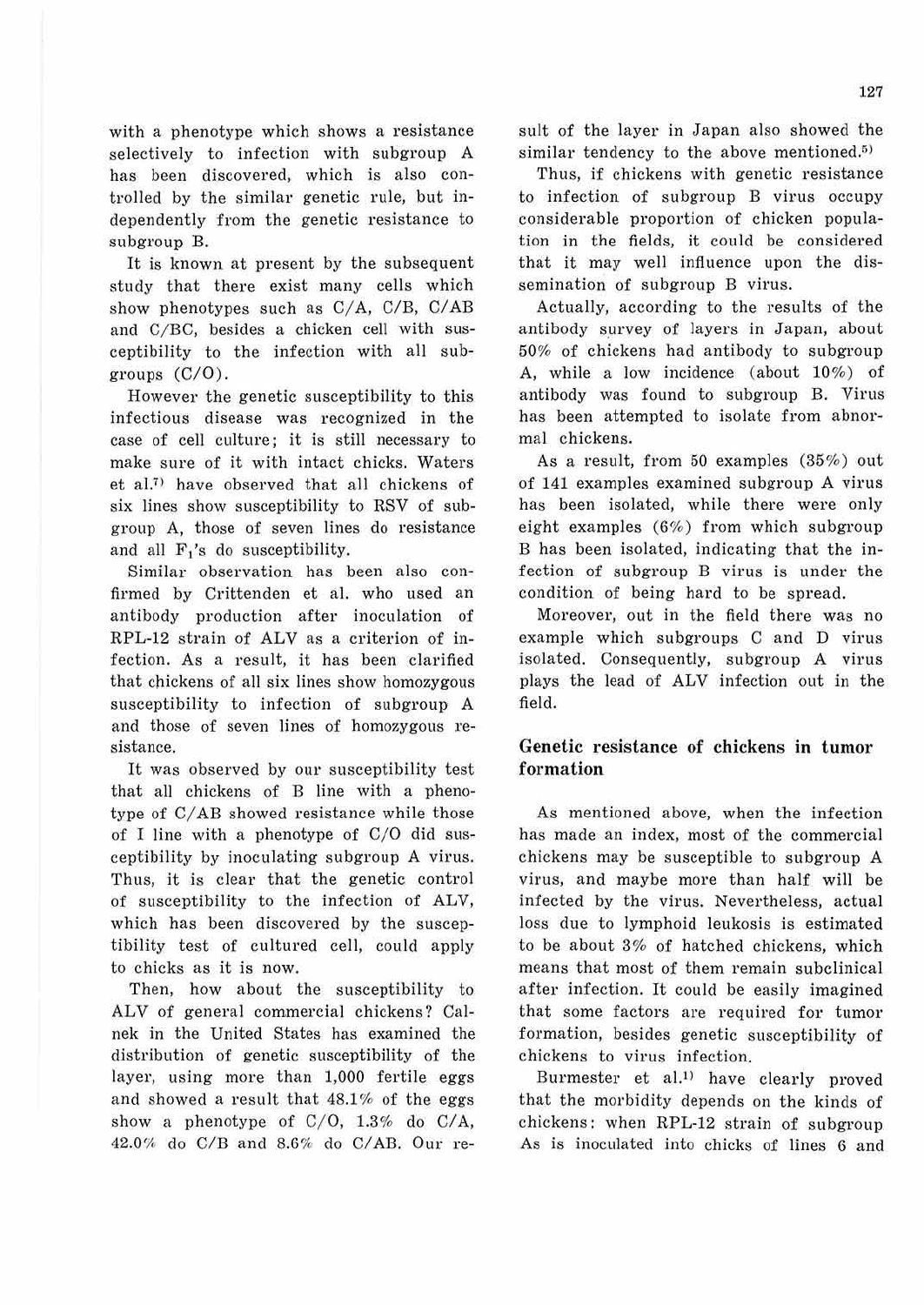15, almost all of them are infected while the morbidity of line 6 is 15-40% and that of line 15 is 77-95%.

It is difficult to analyze the genetic resistance to the development of disease, since the pathogenesis of lumphoid leukosis is not sufficiently understood at present, but it is considered that the development of disease will be inversely related to the strength of transplantation immunity of the host for tumor cells, if it will be decided by whether the primary microtumor regresses or develops to make metastases after its formation in the follicle of the brusa of fabricius.

The observations that chickens are rather apt to be attacked with a disease when they are infected at the early time after birth or at the embryonic stage, may be compatible with the concept that the disease is apt to arise more, if a virus infects at the earlier time when defense mechanism of an individual is not yet developed.

But as there is no difference in the incidence of neutralizing antibody between attacked chickens and the unattacked ones, it is considered that the strength and weakness of neutralizing antibody production for virus is not much related to the development of disease.

At all events, the chicks of line 15 developed as the line susceptible for avian leukosis show a morbidity of above 90% by experimental inoculation and as high as 40% even by natural infection, while commercial chickens show a morbidity of about 3% at the most, which suggests that commercial chickens with high' resistance to development of disease have been selected as the result of breeding for many years.

While chicks of four weeks old of several Jines have been infected with RSV, most of the chickens with tumor produced have died of its malignancy, but about 70% of the chickens of special lines have regressed after the formation of tumor.

It is presumed that this type of resist-

ance to disease acts not only for RSV infection and lymphoid leukosis but also for the preventions and the regression of the other infectious diseases which will be noticeable in the future.

The construction of the genesis is not proved at all at present, but it will be possible to make a breeding experiment if only some proper index should be obtained.

The genetic resistance to infection is already being accepted for the actual breeding and it is expected that genetic resistance to the attack of disease is positively introduced for the breeding of pure breed of chickens.

### **References**

- 1) Burmester, B. R. et al.: The response of several inbred lines of White Leghorns to inoculation with the viruses of RPL-12 visceral lymphomatosis-erythroblastosis and of Rous sarcoma. *Poult. Sci.,* 39, 199-215 (1960).
- 2) Crittenden, L. B. & Okazaki, W.: Genetic influence of the Rs locus on susceptibility to avian tumor viruses. II. Rous sarcoma virus antibody production after strain RPL-12 virus inoculation. J. *Nat. Cancer Inst.,* 36, 299-303 (1966).
- 3) Duff, R. G. & Vogt, P. K.: Characteristics of two new avian tumor virus subgroups. *Virology*, 39, 18-30 (1969).
- 4) Fenner, F.: The biology of animal viruses. I. *Molecular and Cellular Biology.* 26, Academic Press, New York (1968).
- 5) Mizuno, Y., Shimizu, T. & Hihara, H.: Congenital infection of avian leukosis virus in chick embryos and their genetic susceptibility. *Bull. Nat. Inst.* Anim. Hlth. [In press].
- 6) Rubin, H.: Genetic control of cellular susceptibility to pseudotypes of Rous sarcoma virus. *Virology,* **26,** 270-276 ( 1965).
- 7) Waters, N. F. & Fontes, A. K.: Genetic response of inbred lines of chickens to Rous sarcoma virus. J. Nat. Cancer Inst. 25, 351-357 (1960) .